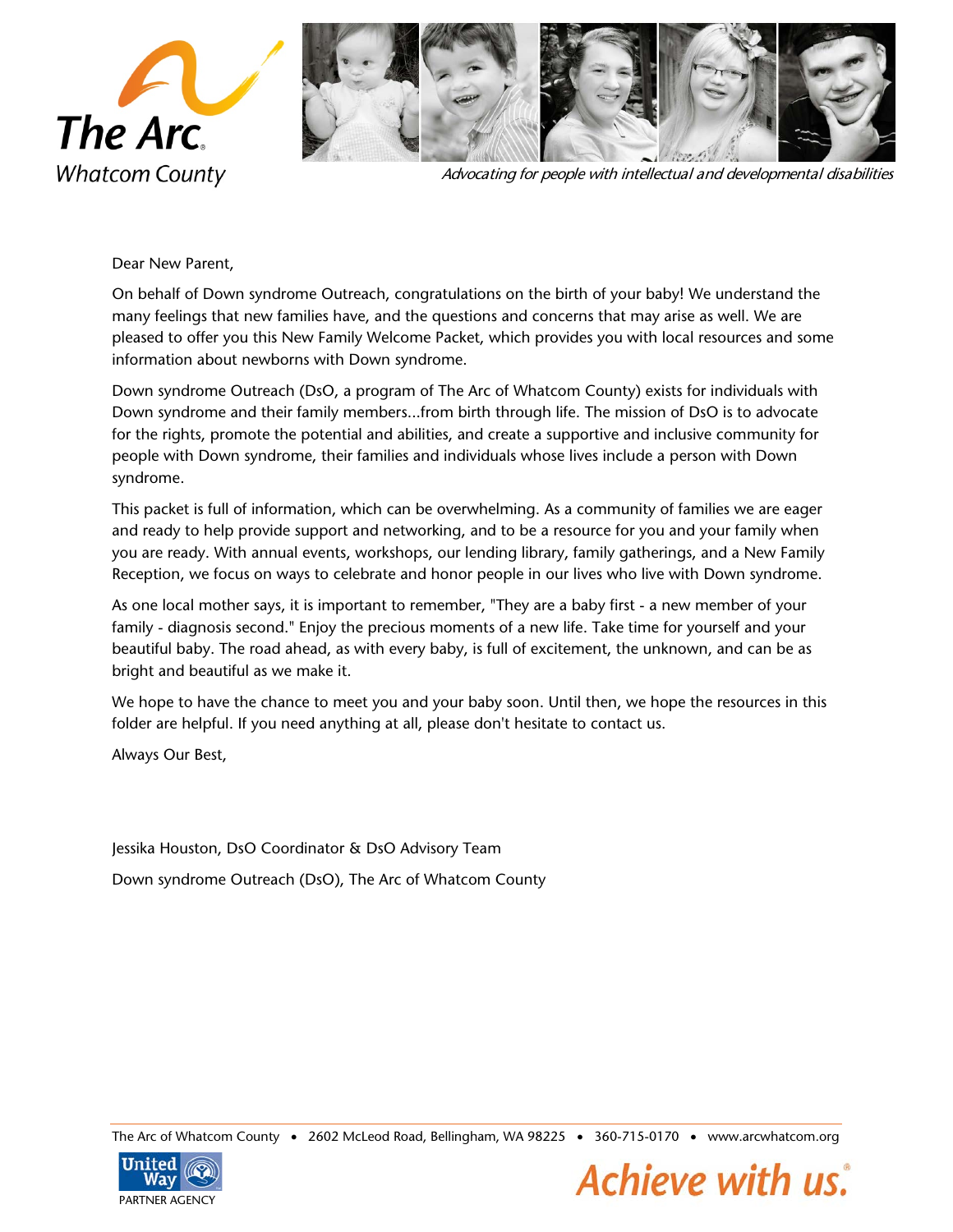

Advocating for people with intellectual and developmental disabilities

# **Members of the Down syndrome Outreach Advisory Team answer the question: If you could say anything to a new parent or family member, what would you say?**

Really, here's the thing: you never know who your child is going to be. We think we'll know. We make predictions; we tell stories about anticipated future, placing our child in our own narratives. When a child is born with Down syndrome, sometimes it can feel like the bottom has dropped out. But really, you get this gift - wrapped in complicated layers - of a clean slate. This child will be their own person in the world. They will amaze you and challenge you, and you will find SO many things to celebrate along the way.

## Gretchen, Mother

Your baby has just been diagnosed or born with Down syndrome, but you have no idea the potential he or she has. Don't give up on the dreams you have for your child. She can be a cheerleader, homecoming queen, and prom queen. I know because my daughter has achieved all of these things. Dream Big!

### Heidi, Mother

Be patient and know, "their pace, not mine". Love and nurture them, but trust that your child will learn the difference between right and wrong in time. Teach them and guide them the best you can, let your child know that he or she is loved, and let them be true to themselves ...Help them grow... don't limit his or her potential...unlock it.

### Laura, a woman with Down syndrome

The road ahead, as with every baby, is full of excitement, the unknown, and can be as bright and beautiful as we make it. It requires patience, love, acceptance, giving and getting support. It will teach you more than you ever expected, and bring you more joy than ever thought possible. It will surprise you, and bring you to tears from laughter and tears from frustration. And you can't imagine a world without them. Just as with any child, or brother or sister. My brother is an actor, singer, and incredible dancer. He loves to discuss the weather and explore outside ...and he has an awesome 3 point shot! Always set the bar high - they can reach it!

Jessika, Sibling

The Arc of Whatcom County • 2602 McLeod Road, Bellingham, WA 98225 • 360-715-0170 • www.arcwhatcom.org